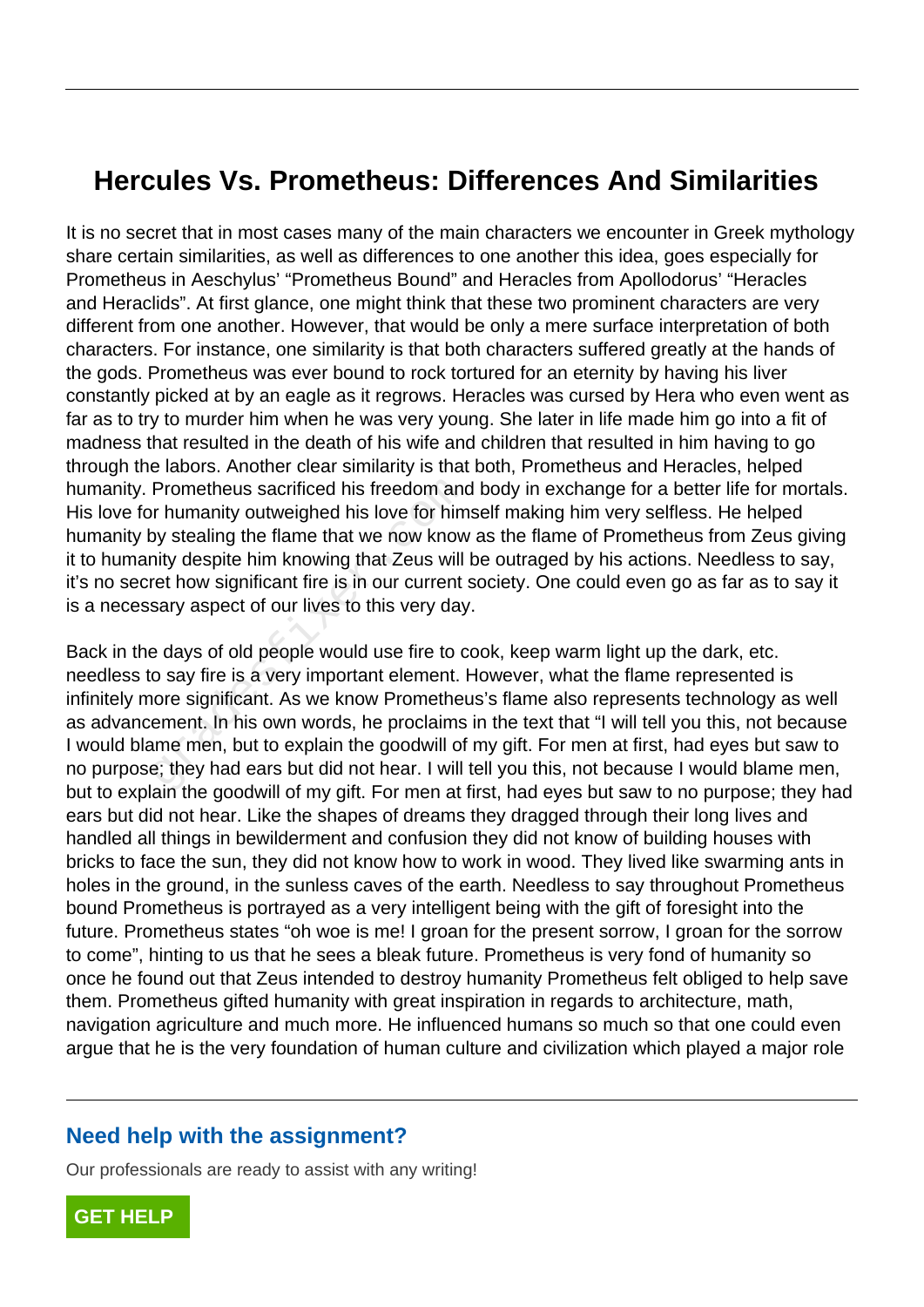in regards to humanity's development.

Similarly to Prometheus Heracles also benefited humanity but in a different way. In his journey becoming immortal Hercules benefited people too. Throughout his 12 hard-fought labor's, he defeated a great number of monsters and tyrants bringing order, justice and even a form of peace for the inhabitants. In his second labor, he defeated the Lernaean hydra who was known to frequently destroy villages, country sides and taking cattle. Hercules also killed a tyrant by the name of Bousiris, who often caught unsuspected strangers brutally sacrificing them to Zeus. Based on what we have discussed thus far we can deduce that both Prometheus, as well as Hercules, are very brave. In Prometheus's case, he is brave because he knows the past and future yet he'd fear to change doesn't fear Zeus's absolute power siding with humanity. While in contrast, Hercules demonstrated his bravery, courage, and craftiness by challenging beasts and completing his labors. Conclusively both characters are benefactors of humans and humanity as a whole.

When it comes to their differences Prometheus and Hercules are different in two key ways. First of all both Prometheus and Hercules are very different regarding their identity. Prometheus is not human, in fact, he was part of an immortal and powerful race known as the titans. Meaning he is part of an immortal race. Besides, this Prometheus was already worshiped by people while Hercules was not. Heracles is a demigod born from a union of a god and a human. In order for Hercules to be immortal, he had to go through the labors. Hercules had to go through 12 labor's in order to earn the faith and trust of the people. Only after the completion of the labors could Heracles become immortalized physically and in the eyes of the people. The second major difference between the two is how the god's attitude towards them. When Prometheus betrayed Zeus by disobeying and tricking him, Zeus punished him with little to no mercy. Although Prometheus assisted Zeus before in regards to Krone's destruction. In short its needless to say Prometheus received a much harsher punishment then he was supposed to. This is in part due to the fact that Zeus favoured other gods over Prometheus clearly demonstrating that he disliked him. The moment Prometheus betrayed Zeus he was seen as a traitor by all the other gods and goddesses resulting in him being ostracized by them. Frometheus and Hercules are very differences Prometheus and Hercules are very different in that, he was part of an immortal and framewas not. Heracles is a demigod born from be immortal, he had to go through the earn the f

Hercules, however, shows us another side of the gods and goddesses. Although he was greatly disliked by Hera the other gods and goddesses clearly favored him. When Hercules was young Hera tried to have him killed by sending two serpents after him. He, however, was able to kill the two serpents despite only being eight months old. Clearly for him to be able to have pulled off such a feat must not have been possible without help from Zeus. As we already well known in ancient Greece it was very important to worship the gods and to never challenge them. For if people ever did challenge and offend them the gods would often punish quickly and strictly. The punishment can also last over a span of several generations creating heretical curses. This means that the curse will be inherited by the next generation. Hercules throughout his twelve

## **Need help with the assignment?**

Our professionals are ready to assist with any writing!

**[GET HELP](https://my.gradesfixer.com/order?utm_campaign=pdf_sample)**